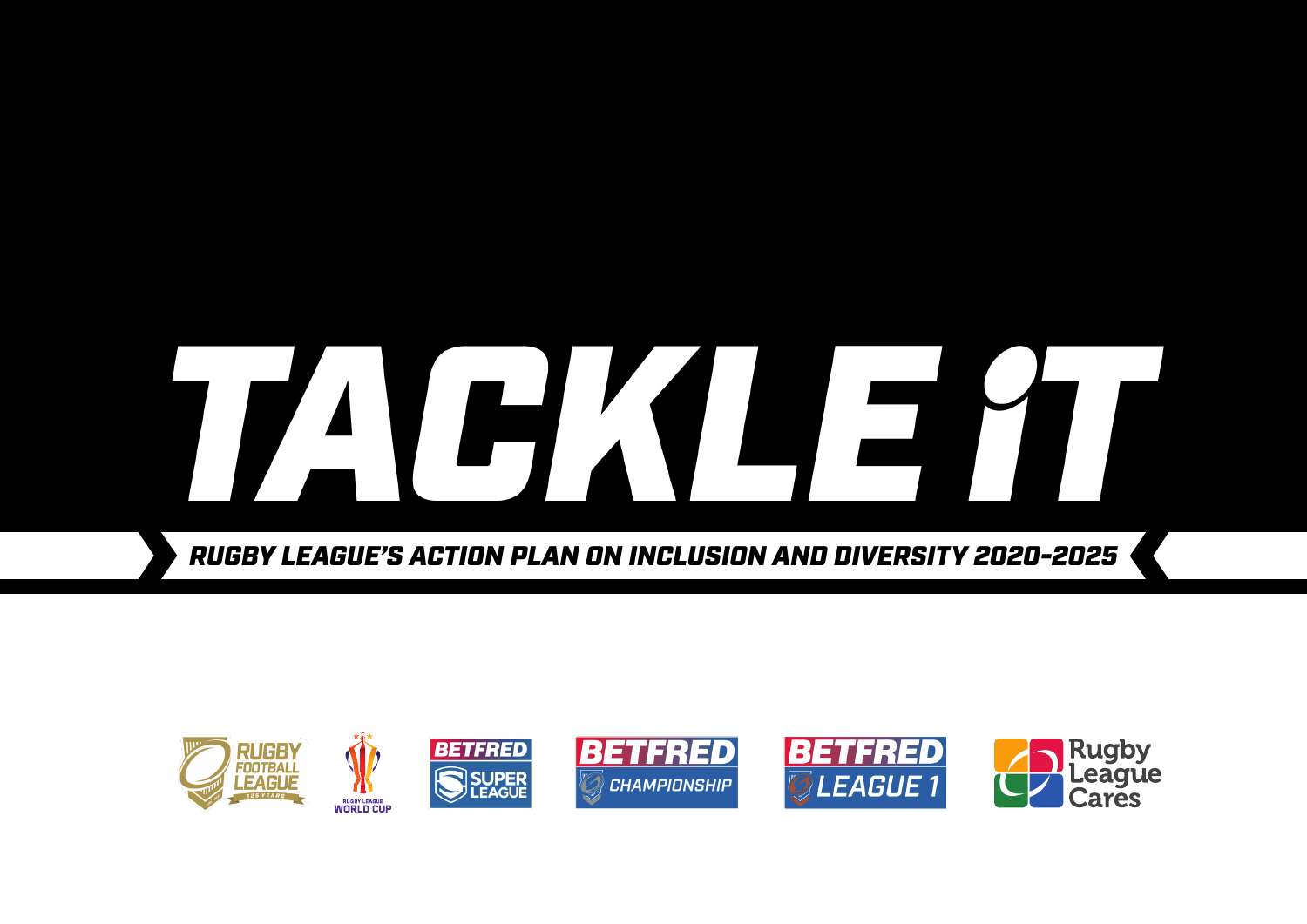# *HOW RUGBY LEAGUE BECOMES AN ANTI-DISCRIMINATION CAMPAIGNING SPORT*

There are x4 strategic goals:

- **Widen the reach and impact of Rugby League** *1*
- **Diversify Rugby League's Talent Pool and Workforce** *2*
- **Improve the culture of Rugby League**  *3*
- **Clarify processes, instil confidence in and encourage the reporting of discrimination, and ensure appropriate sanctions are in place** – Rugby League has a zero-tolerance approach to discrimination and unacceptable behaviour *4*

The goals and actions support all the protected characteristics (in the Equality Act 2010): age; disability; gender reassignment; marriage and civil partnership; pregnancy and maternity; race; religion or belief; sex; sexual orientation. With a focus on areas requiring particular support at specific times.

The actions have been informed by players, coaches, volunteers, administrators, and a number of external partners who have generously given their time and expertise and shared their lived experiences. The TACKLE IT Action Plan is by the sport, for the sport with actions on us all. Thank you to all involved.

Progress on the Action Plan will form part of the objectives of the RFL Board, Executive and Management teams. The Action Plan will continue to flex and grow with continued input from across the sport. It will be public, and progress will be reported on at least twice yearly, at the Rugby Football League Council and published by the RFL and by partner organisations.

**Ralph Rimmer**, CEO, The Rugby Football League **Dr Rimla Akhtar MBE**, Chair, RFL Inclusion and Diversity Advisory Board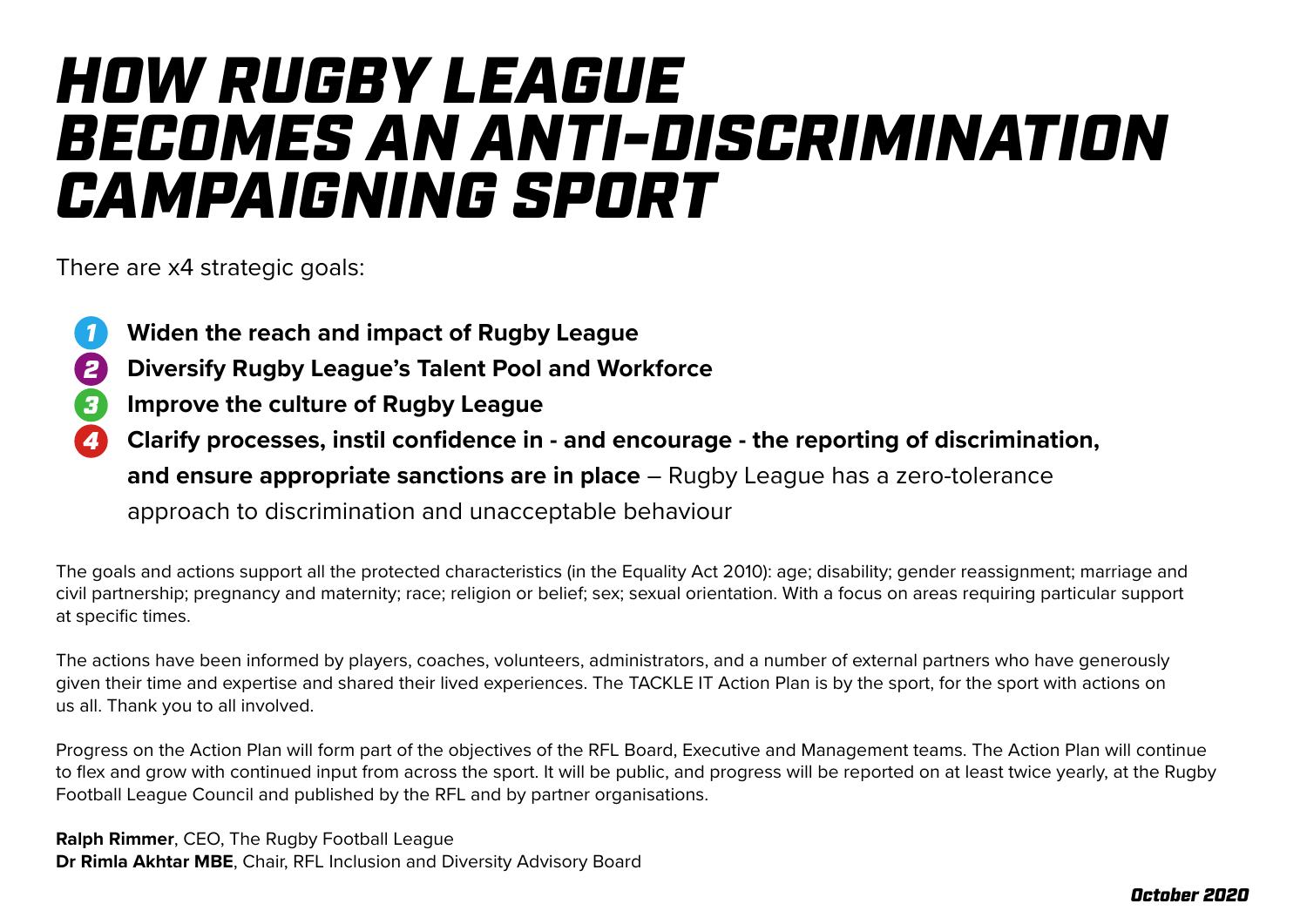

**Widen the reach and impact of Rugby League** *3*

**Diversify Rugby League's Talent Pool and Workforce** *4*



**Improve the culture of Rugby League**

**Clarify processes, instil confidence in - and encourage - the reporting of discrimination, and ensure appropriate sanctions are in place** – Rugby League has a zero-tolerance approach to discrimination and unacceptable behaviour

| <b>ACTION</b>                                                                                                                                                                                                                                                                                      | RESPONSIBLE                          | <b>TARGETS &amp; MEASUREMENT</b>                                                                                                                                                                                                                                                                                                                                                                                                | <b>I&amp;D STRATEGIC GOALS</b> |
|----------------------------------------------------------------------------------------------------------------------------------------------------------------------------------------------------------------------------------------------------------------------------------------------------|--------------------------------------|---------------------------------------------------------------------------------------------------------------------------------------------------------------------------------------------------------------------------------------------------------------------------------------------------------------------------------------------------------------------------------------------------------------------------------|--------------------------------|
| Clubs that represent their communities: Tailored support to Community Clubs in<br>RL's most ethnically diverse communities to ensure their playing and volunteering<br>groups are more representative of their communities.<br>New playing offers in key areas identified in RL Development plans. | RFL AND FOUNDATIONS                  | Minimum of x5 Community Clubs in areas<br>including Leeds, Bradford, London will be<br>supported with resources each year.<br>New playing offers will launch: Blackburn, Preston,<br>Trafford and Manchester over the period of the plan.                                                                                                                                                                                       | <b>GOALS</b>                   |
| <b>Inner city schools:</b> New work with Schools Academy Trusts to embed Rugby League<br>competitions in targeted inner-city high schools.                                                                                                                                                         | <b>RFL</b>                           | Minimum of x 12 new and diverse high schools<br>over the period of the plan.                                                                                                                                                                                                                                                                                                                                                    | <b>GOALS</b>                   |
| Grow the number of Women and Girls playing: all formats of Rugby League using the<br>inspiration of RLWC2021.                                                                                                                                                                                      | RFL, CLUBS AND<br><b>FOUNDATIONS</b> | 'Inspired by 2021' - using the inspiration and legacy<br>of the World Cup year to increase the number of<br>women and girls playing all formats to 21,000 during<br>the period of this plan.<br>(Pre-Covid the aim was to achieve 21,000 by the<br>World Cup; this will now take longer).                                                                                                                                       | <b>GOALS</b>                   |
| Grow Physical Disability (PDRL) and Learning Disability (LDRL) participants.                                                                                                                                                                                                                       | <b>RFL AND FOUNDATIONS</b>           | 5% growth in player registrations year on year<br>over the period of the plan.                                                                                                                                                                                                                                                                                                                                                  | <b>GOALS</b>                   |
| Improve data collection on all protected characteristics - participants, volunteers<br>and RL workforces (including Club Boards; and League Management Groups) to<br>ensure solid baselines for targeted interventions.<br><b>Regular reporting</b> on participants and protected characteristics. | <b>RFL AND CLUBS</b>                 | Work with player champions to encourage more<br>players and volunteers to opt into providing<br>protected characteristic data on registration<br>e.g. ethnicity; sexual orientation etc.<br>Annual survey of clubs re: Boards and workforces.                                                                                                                                                                                   | <b>GOALS</b><br>2              |
| Training: A range of I&D training modules and resources freely and easily accessible<br>to all in Rugby League from professional players to volunteers.                                                                                                                                            | RFL AND ALL CLUBS                    | To engage all coaches and professional players by end 2021.<br>To engage 50% of lead volunteers by end 2021 - with modules<br>on the Our Learning Zone platform.<br>All clubs' and Foundations' workforces to engage in I&D and<br>Unconscious Bias modules by end 2021.<br>Use player champions to share their lived experiences and<br>insights with SL players by end 2020; and with Championship<br>and L1 players in 2021. | <b>GOALS</b><br>3              |
| <b>Career support:</b> Work with BAME players in x3 divisions to identify their educational<br>and career progression needs, including supporting and implementing positive action<br>programmes to challenge for roles in the professional game.                                                  | RL CARES AND PRO-CLUBS               | Player progression measures; player satisfaction survey                                                                                                                                                                                                                                                                                                                                                                         | <b>GOALS</b>                   |

1

2

3

4

5

6

*October 2020*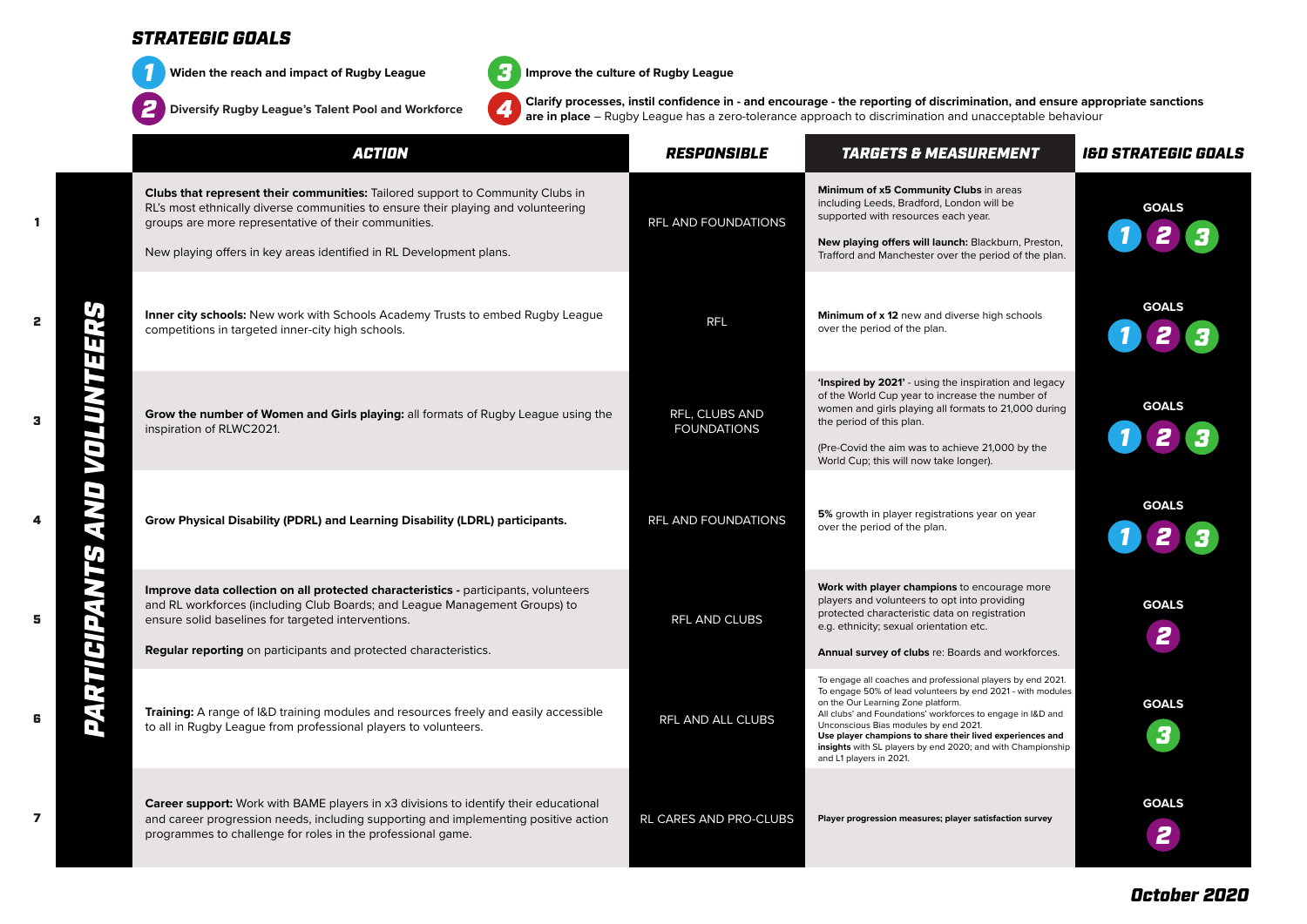

8

9

10

11

12

13

14

15

16

**Widen the reach and impact of Rugby League** 

*2* **Diversify Rugby League's Talent Pool and Workforce** *4*



**Improve the culture of Rugby League**

**Clarify processes, instil confidence in - and encourage - the reporting of discrimination, and ensure appropriate sanctions are in place** – Rugby League has a zero-tolerance approach to discrimination and unacceptable behaviour

|          | <b>ACTION</b>                                                                                                                                                                                            | RESPONSIBLE                       | <b>TARGETS &amp; MEASUREMENT</b>                                                                                                                                                                                                                                                                          | <b>I&amp;D STRATEGIC GOALS</b> |
|----------|----------------------------------------------------------------------------------------------------------------------------------------------------------------------------------------------------------|-----------------------------------|-----------------------------------------------------------------------------------------------------------------------------------------------------------------------------------------------------------------------------------------------------------------------------------------------------------|--------------------------------|
|          | Extend the 'Reach into Coaching' programme for L1 female coaches (who coach<br>Primary RL); and the number of women accessing L2 courses (who coach 12-18<br>year old girls and provide role models).    | RFL AND<br><b>COMMUNITY CLUBS</b> | 'Reach into coaching' programme to double over the period<br>of the plan. Recruitment plan in conjunction with playing<br>leagues and on-going support through club network.<br>All L2 learners to include minimum 10% women throughout<br>the period of the plan.                                        | <b>GOALS</b>                   |
|          | New 'Introduction to Rugby League' course and content for individuals and<br>communities unfamiliar with Rugby League.                                                                                   | RFL AND RLWC2021                  | Building on RLWC2021 content on what Rugby League is<br>and its history, the sport will make content freely available<br>to all individuals and groups being introduced the sport for<br>the first time.<br>This will include further specific resources for Teachers.                                    | <b>GOALS</b>                   |
|          | Increase the number of BAME parents who are encouraged by clubs to access<br>L1 coaching courses.                                                                                                        | RFL AND<br><b>COMMUNITY CLUBS</b> | RFL to offer 'at cost' or free L1 courses to underrepresented<br>groups and report on numbers accessing via this route<br>across the period of this plan.                                                                                                                                                 | <b>GOALS</b>                   |
| COACHING | Grow the number of coaches with a disability.                                                                                                                                                            | RFL AND CLUBS                     | By 50% over the period of the plan.<br>RFL to offer 'at cost' or free L1 courses to underrepresented<br>groups and report on numbers accessing via this route across<br>the period of this plan.                                                                                                          | <b>GOALS</b>                   |
|          | Diversify coach tutor workforce: Increase the number of BAME and female coach<br>education tutors within the RFL workforce.                                                                              | <b>RFL</b>                        | By 50% in the 2021-2022 academic year                                                                                                                                                                                                                                                                     | <b>GOALS</b><br>2              |
|          | RFL Coach Development programme for BAME and female coaches who are working<br>in, or have the aspiration to work in Talent and performance programmes.                                                  | <b>RFL</b>                        | Programme to be developed in 2020 for rollout in 2021<br>Up to 8 coaches per cohort.                                                                                                                                                                                                                      | <b>GOALS</b><br>2              |
|          | Trainee Teacher and Teacher continuing professional development programme.                                                                                                                               | <b>RFL</b>                        | 100 trainees/teachers in 2021 with a 20% increase per year<br>in the period of the plan.<br>Diversity monitoring, and targeting to encourage diversity<br>in the participants who elect to take part.                                                                                                     | <b>GOALS</b><br>2              |
|          | <b>Coach education:</b> I&D training and continuing professional development for all<br>Rugby League coaches - as part of their licence.                                                                 | <b>RFL</b>                        | Mandatory annual requirement for all holding a coach licence,<br>with annual training and development.                                                                                                                                                                                                    | <b>GOALS</b><br>3              |
|          | Work with Fans' Groups to promote positive behaviours; and partnerships with local<br>stakeholder groups including: LGBQT organisations; BAME community groups; and<br>disability charity/organisations. | ALL CLUBS                         | Fans' forum and/or communication with focus on anti-<br>discrimination each season.<br>All pro-clubs to develop active local stakeholder relationships<br>with appropriate local LGBQT, BAME and disability organisations<br>alongside the RFL's national partnerships, during the period of<br>the plan. | <b>GOALS</b><br>3              |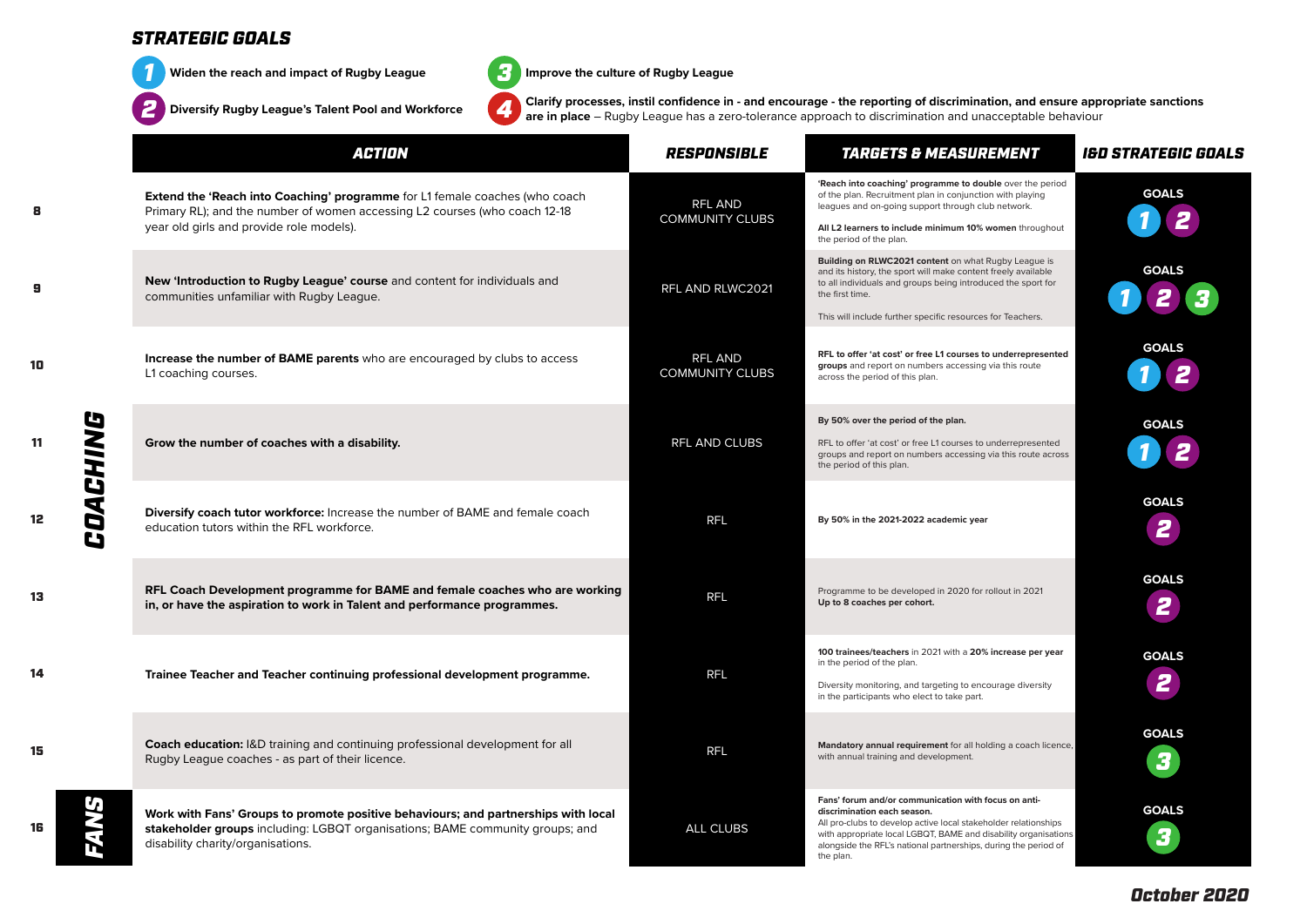

17

18

19

20

21

22

23

24

**Widen the reach and impact of Rugby League** 



**Improve the culture of Rugby League**

**Clarify processes, instil confidence in - and encourage - the reporting of discrimination, and ensure appropriate sanctions are in place** – Rugby League has a zero-tolerance approach to discrimination and unacceptable behaviour

|                                        | <b>ACTION</b>                                                                                                                                                                                                                                   | RESPONSIBLE                                       | <b>TARGETS &amp; MEASUREMENT</b>                                                                                                                                                                                                                                                                                                                                                                                                                                                                                                                                      | <b>I&amp;D STRATEGIC GOALS</b> |
|----------------------------------------|-------------------------------------------------------------------------------------------------------------------------------------------------------------------------------------------------------------------------------------------------|---------------------------------------------------|-----------------------------------------------------------------------------------------------------------------------------------------------------------------------------------------------------------------------------------------------------------------------------------------------------------------------------------------------------------------------------------------------------------------------------------------------------------------------------------------------------------------------------------------------------------------------|--------------------------------|
| TALENT<br>INCLUSION AND<br>DEVELOPMENT | Regular public reporting on diversification of the Rugby League talent and<br>performance pathway using Sport England framework.                                                                                                                | <b>RFL</b>                                        | The principles of Sport England's talent objective of inclusion are that regardless of<br>background or circumstance, young people with potential should be able to access<br>the Talent Pathway; this means all groups - women & girls, BAME, LSEG (lower<br>socio-economic groups), geographical location.<br>The England Performance Unit will report regularly on the diversity of the pathway<br>to England Men, England Women, England Academies, Wheelchair, DISE, club<br>scholarship and academy programmes. And on work to address barriers to progression. | <b>GOALS</b><br>2              |
|                                        | Embed and celebrate diversity using the profile and activities of RLWC2021 with<br>new RLWC2021 schools education materials - free to all schools; and RLWC2021<br>content featuring participating nations.                                     | <b>RLWC2021</b>                                   | Throughout 2020 and 2021 and central to the RLWC2021<br>D&I plan (launching Oct 2020); with post-event legacy<br>continued by the RFL.                                                                                                                                                                                                                                                                                                                                                                                                                                | <b>GOALS</b>                   |
|                                        | <b>Increase the profile of leading BAME players</b> across Rugby League and<br>wider channels.                                                                                                                                                  | RFL, SLE, AND CLUBS                               | Dedicated programme of activity reviewed each season;<br>including with regular diversity meetings with RL media<br>partners.<br>Support players to achieve media and promotional<br>opportunities.                                                                                                                                                                                                                                                                                                                                                                   | <b>GOALS</b>                   |
| ENEOYG                                 | Ensure all clubs promote diversity and inclusion messages across their channels,<br>and in their player welfare and education programmes; and have appropriate staff<br>and volunteer training and clear, consistent and easy to find policies. | <b>CLUBS AND RFL AND</b><br><b>RL CARES</b>       | Club audits and ROI returns; club training of stewards and<br>match day staff; annual player welfare programme reporting.                                                                                                                                                                                                                                                                                                                                                                                                                                             | <b>GOALS</b>                   |
|                                        | Sport-wide celebration of success in I&D in Rugby League with specific and shared<br>campaigning content featuring players and the paid and voluntary workforce; and<br>using the key events and platforms in the sport.                        | RFL, CLUBS, FOUNDATIONS,<br>RL CARES AND RLWC2021 | Activity around calendar milestones: including but not limited<br>to International Women's Day; Coaching Week; Volunteers'<br>Week; Pride; Black History Month campaign by Super League;<br>Disability Awareness Week; Learning Disability Week; and<br>at key events.                                                                                                                                                                                                                                                                                                | <b>GOALS</b>                   |
|                                        | Sport wide anti-discrimination campaign launching in October 2020.                                                                                                                                                                              | RFL, SLE AND CLUBS                                | New 'TACKLE IT' campaign launched aligned to this<br>Action Plan and supported by all parts of the sport.                                                                                                                                                                                                                                                                                                                                                                                                                                                             | <b>GOALS</b>                   |
| DFFICIATING                            | Increase the number of BAME match officials.                                                                                                                                                                                                    | <b>RFL</b>                                        | Double the number in the period of the plan.                                                                                                                                                                                                                                                                                                                                                                                                                                                                                                                          | <b>GOALS</b><br>2              |
|                                        | Yearly I&D and anti-discrimination training for match officials.                                                                                                                                                                                | <b>RFL</b>                                        | All officials. With a focus on appropriate and sensitive<br>reporting.                                                                                                                                                                                                                                                                                                                                                                                                                                                                                                | <b>GOALS</b>                   |
|                                        | Ensure that event volunteering opportunities are promoted to the most diverse<br>audience possible and different needs taken into account.                                                                                                      | RFL, CLUBS, RLWC2021,<br><b>RL CARES</b>          | Monitor volunteer data (protected characteristics) and take<br>positive action to target under-represented groups.<br>The learning from the inclusive volunteering plans for RLWC2021<br>will be mainstreamed into the RFL, clubs and RL Cares.                                                                                                                                                                                                                                                                                                                       | <b>GOALS</b><br>2              |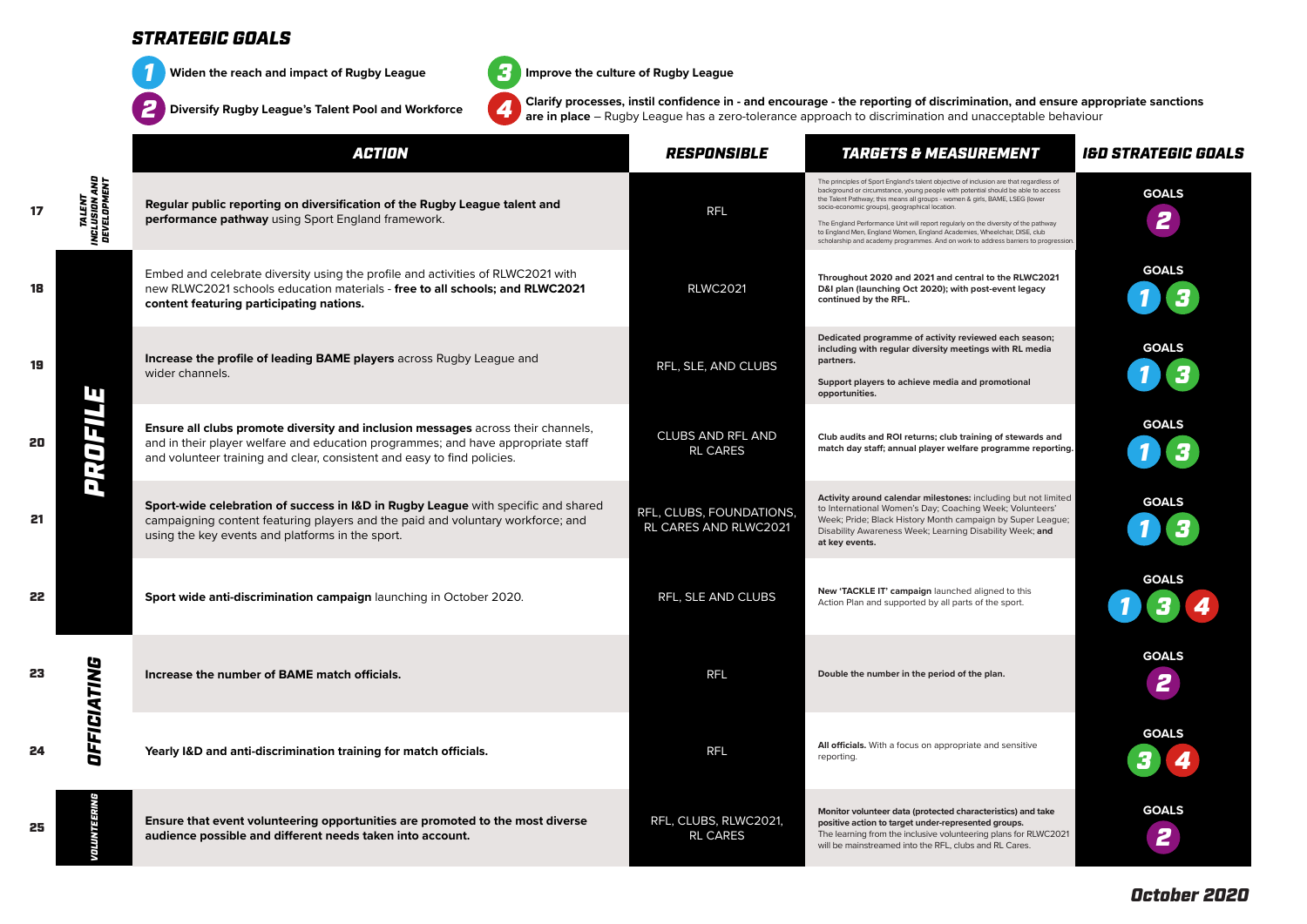

**Widen the reach and impact of Rugby League** *3*



**Improve the culture of Rugby League**

**Clarify processes, instil confidence in - and encourage - the reporting of discrimination, and ensure appropriate sanctions are in place** – Rugby League has a zero-tolerance approach to discrimination and unacceptable behaviour

|               | <b>ACTION</b>                                                                                                                                                                                                                                                                                                                                                                         | <b>RESPONSIBLE</b>                         | <b>TARGETS &amp; MEASUREMENT</b>                                                                                                                                                                                                                                                                                                                 | I&D STRATEGIC GOALS |
|---------------|---------------------------------------------------------------------------------------------------------------------------------------------------------------------------------------------------------------------------------------------------------------------------------------------------------------------------------------------------------------------------------------|--------------------------------------------|--------------------------------------------------------------------------------------------------------------------------------------------------------------------------------------------------------------------------------------------------------------------------------------------------------------------------------------------------|---------------------|
|               | Continue to have a RFL Board Sub-Committee (I&D Advisory Board) with responsibility<br>for making recommendations to the Board and the Sport on I&D matters. To include<br>external representatives, including player representation, and to be diverse.                                                                                                                              | <b>RFL</b>                                 | Terms of reference and work of the I&D Board to be<br>communicated to the sport regularly.                                                                                                                                                                                                                                                       | <b>GOALS</b>        |
| П<br>GOVERNAN | <b>Social media responsibility:</b> Ensure existing codes of conduct and social media<br>guidance for all participants and workforce at all levels of the game are communicated<br>and sanctions understood by all.                                                                                                                                                                   | <b>RFL AND CLUBS</b>                       | Assess understanding via player and club surveys and<br>qualitative research each year                                                                                                                                                                                                                                                           | <b>GOALS</b>        |
|               | <b>Encourage reporting</b> both to the club or league and to the RFL and ensure all in the<br>game know how and where to report any concerns.                                                                                                                                                                                                                                         | RFL AND CLUBS                              | Clear information about the reporting processes (both<br>within the club and to the RFL) to be shared with players<br>and all club employees/volunteers regularly and visibly.                                                                                                                                                                   | <b>GOALS</b><br>4   |
|               | <b>Deal with discrimination:</b> In addition to the formal disciplinary processes, continue to<br>explore alternative mechanisms including education and restorative justice programmes<br>where appropriate for dealing with allegations of discrimination with the game.                                                                                                            | <b>RFL AND COMMUNITY</b><br><b>LEAGUES</b> | Sharing results and learnings across the sport regularly.                                                                                                                                                                                                                                                                                        | <b>GOALS</b><br>4   |
|               | Ensure that all boards (including club boards) and representative forums are<br>working towards the diversity requirements in the Code of Sports Governance.                                                                                                                                                                                                                          | RFL, SLE AND CLUBS                         | Monitoring twice yearly during the period via surveys.                                                                                                                                                                                                                                                                                           | <b>GOALS</b>        |
|               | The RFL has adopted a target of, and is taking all appropriate actions to encourage, a<br>minimum 30% of each sex on its Board; and is demonstrating a strong and public commitment<br>to progressing towards achieving gender parity and greater diversity generally on its Board,<br>including, but not limited to, Black, Asian, minority ethnic (BAME) diversity, and disability. | <b>RFL</b>                                 | In accordance with Tier 3 Mandatory requirements,<br>section 2 (2.1 to 2.3) of the Sports Governance Code.                                                                                                                                                                                                                                       | <b>GOALS</b><br>2   |
|               | <b>Excellence in recruitment:</b> Ensure all workplaces in Rugby League adhere to best practice in<br>open and transparent recruitment for all roles.<br>The RFL will continue and extend positive action to increase the number of BAME staff<br>members at the NGB Clubs and Foundations will aim to have workforces that are reflective<br>of their regional ethnic diversity.     | RFL, SLE, CLUBS,<br>RLWC2021, RL CARES     | All organisations in the sport to use best practice information<br>and processes which adhere to CIPD guidance on equal<br>opportunities.<br>Resources made available via club hubs - and take-up monitored.<br>The RFL has set a target of minimum 10% BAME staff members<br>at the national governing body during the period (currently 3.3%). | <b>GOALS</b><br>2   |
|               | The RFL to achieve the Advanced Level of the Equality Standard for Sport.                                                                                                                                                                                                                                                                                                             | <b>RFL</b>                                 | Review and published audit of Intermediate Level<br>Advanced Level achieved by the end of the period of<br>the plan.                                                                                                                                                                                                                             | <b>GOALS</b>        |
|               | Professional clubs to achieve the Preliminary Level of the Equality Standard for Sport.                                                                                                                                                                                                                                                                                               | <b>CLUBS</b>                               | Preliminary Level achieved by the end of the period of<br>the plan.                                                                                                                                                                                                                                                                              | <b>GOALS</b>        |
|               | Increase diversity in the individuals engaged in the whole compliance function<br>(includes disciplinary panels, match review panel, operational rules tribunal).                                                                                                                                                                                                                     | <b>RFL</b>                                 | With a focus on growing the number of women and BAME<br>individuals over the period by 10%                                                                                                                                                                                                                                                       | <b>GOALS</b>        |

26

28

32

34